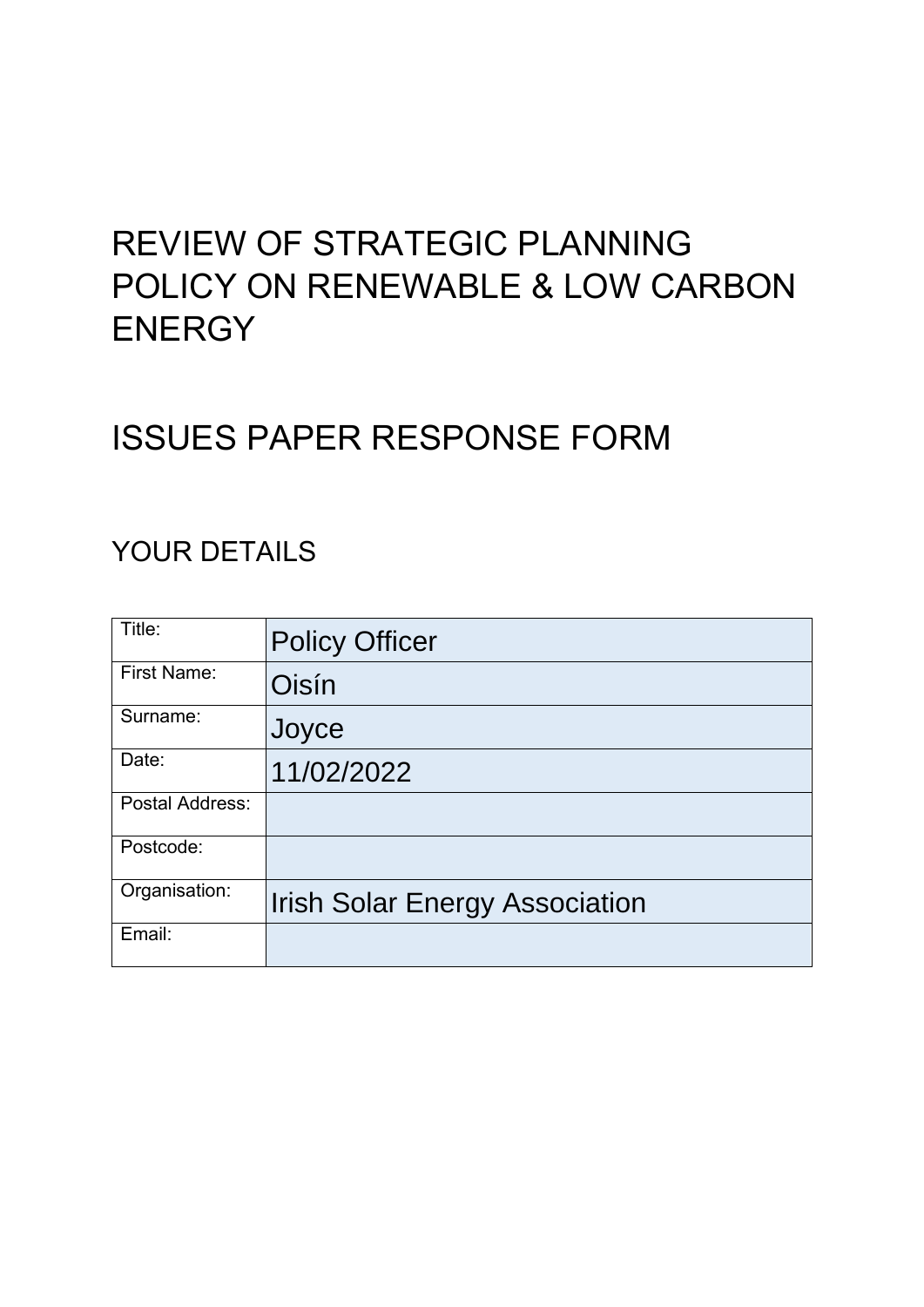# YOUR COMMENTS

Please provide us with your comments below. Please be as concise as possible and where appropriate provide evidence to support your responses.

#### **KEY ISSUE: ENERGY TARGETS & STRATEGIC PLANNING POLICY**

**Q.1. How should future strategic planning policy continue to help NI achieve any new targets for increasing energy from renewable and low carbon sources arising from the emerging Energy Strategy and in doing so assist in addressing the climate emergency?** 

#### **Comments:**

In the view of the Irish Solar Energy Association, the transition from thermal assets to renewable energy to reduce emissions should be a key<br>prioritisation metric when planning decisions are being made in this area. To sp At present, the timelines for renewable project planning applications impede the progress of the clean energy transition. To achieve the agreed renewable targets the timelines as set out in current planning legislation must be delivered upon – this can only be achieved by ensuring that the planning system in Northern Ireland is provided with adequate resources. As a case in point: it took 25 years from the point at which the first renewable<br>project in Northern Ireland was energised to reach the 40% renewable figure within 8 years against a backdrop of rising electricity demand as the economy recovers post-Covid. This is possible if more renewable projects are energised more rapidly with the assistance of the Department of Infrastructure. ISEA is of the view that the SPPS should serve to inform how development planning is executed across Northern Ireland. This creates clarity for officials and ensures that consistent policy transfer occurs from Stormont across to Local Councils and Local Development Plans. We understand the importance of decisions being taken at an appropriate level and ideally as close to the impacted population as possible, though we must stress that this arrangement cannot serve as a means for Local Councils to impede the construction of Renewable Energy projects via arbitrary restrictions or local designations that restrict development without suitable supporting rigour. Like any regulatory process, planning should provide certainty that appropriate projects with the necessary assessment have a high probability of navigating the process. To solve this, we recommend that a Planning Regulator is appointed to resolve disputes around local policies that appear to be at odds with the SPPS. As with any planning system, there is a need for some form of mechanism to aid with the resolution of conflicting priorities. There have been instances in Ireland where the Office of the Planning Regulator and in some instances the Minister intervened as local authority restrictions on renewables were seen as out of step with the Climate Action Plan. Planning authorities in Northern Ireland should be similarly empowered to ensure that progress on climate targets are not unduly impeded by local councils. We would however caution the Department for Infrastructure to consider the capacity of NI government institutions to make these interventions while the devolved institutions are suspended. ISEA does not take a position on any of the issues that have caused the collapse of the Northern Ireland Executive, but we urge the Department of Infrastructure to develop contingency plans for a way forward on Strategic Planning Policy whilst the NI Executive is not functioning. In our view, the SPSS will be best positioned to deliver on Net Zero if a target of 80% renewable electricity generation is included. By our calculations, this is possible if an additional 1.028 GW of solar (in tandem with an expanding deployment of wind energy) is consented by 2030. However, this must be subject to rigorous and transparent assessment to be successful. To achieve this target, significant investment in the electricity grid must be made so that the electricity system can move from depending upon synchronous generation to asynchronous generation. This means that there will be a rise in connection applications made to SONI & NIE Networks for substations, power lines, and other infrastructure. If Northern Ireland is to successfully decarbonise its electricity system, connection policy must facilitate these applications promptly and SONI must complete the necessary modifications to expand and modernise the existing grid infrastructure. As part of this, the planning system must accommodate more infrastructure attempting to connect to the system. ISEA notes that PPS18 Policy RE1 states that 'significant' weight 'must' be attached to "The wider environmental, economic and social benefits of all proposals for renewable energy projects are material considerations that will be given significant weight in determining whether planning permission should be granted.", whereas paragraph 6.225 of the SPPS states that 'appropriate' weight will be attached. The wording has led to applications for renewable projects being undermined. In light of the need to decarbonise, ISEA believes that the original wording of 'significant' should be used. Every effort should be made in the SPPS to avoid ambiguity so that the progress of decarbonisation is not impeded by selective interpretation. Solar technology is constantly evolving to become progressively more efficient and cost-effective. We, therefore, believe that planning consent should accommodate a technological change to maximise the effective utilisation of renewable resources. This could be achieved through the use of the Rochdale Envelope approach – this allows for projects to be granted consent within set parameters. More efficient panels allow for the most effective utilisation of available grid infrastructure, which in turn creates cost savings for consumers. Considering this, ISEA feels that it is not in the interest of Northern Ireland's environment and economy for planning regulations to prevent the incorporation of new & improved technologies as part of solar projects. ISEA believes for local government to make decisions on utility-scale projects, subject to adequate resources, the use of transparent & rigorous

processes, and meeting climate goals. We note that the fees for planning applications are considerably higher in Northern Ireland when compared with Ireland and Great Britain. This is despite the fact that planning timelines are far longer in duration than in Ireland or Great Britain. In our view, the solution to this is to ensure that the planning system is sufficiently resourced to manage the resulting pipeline of planning applications.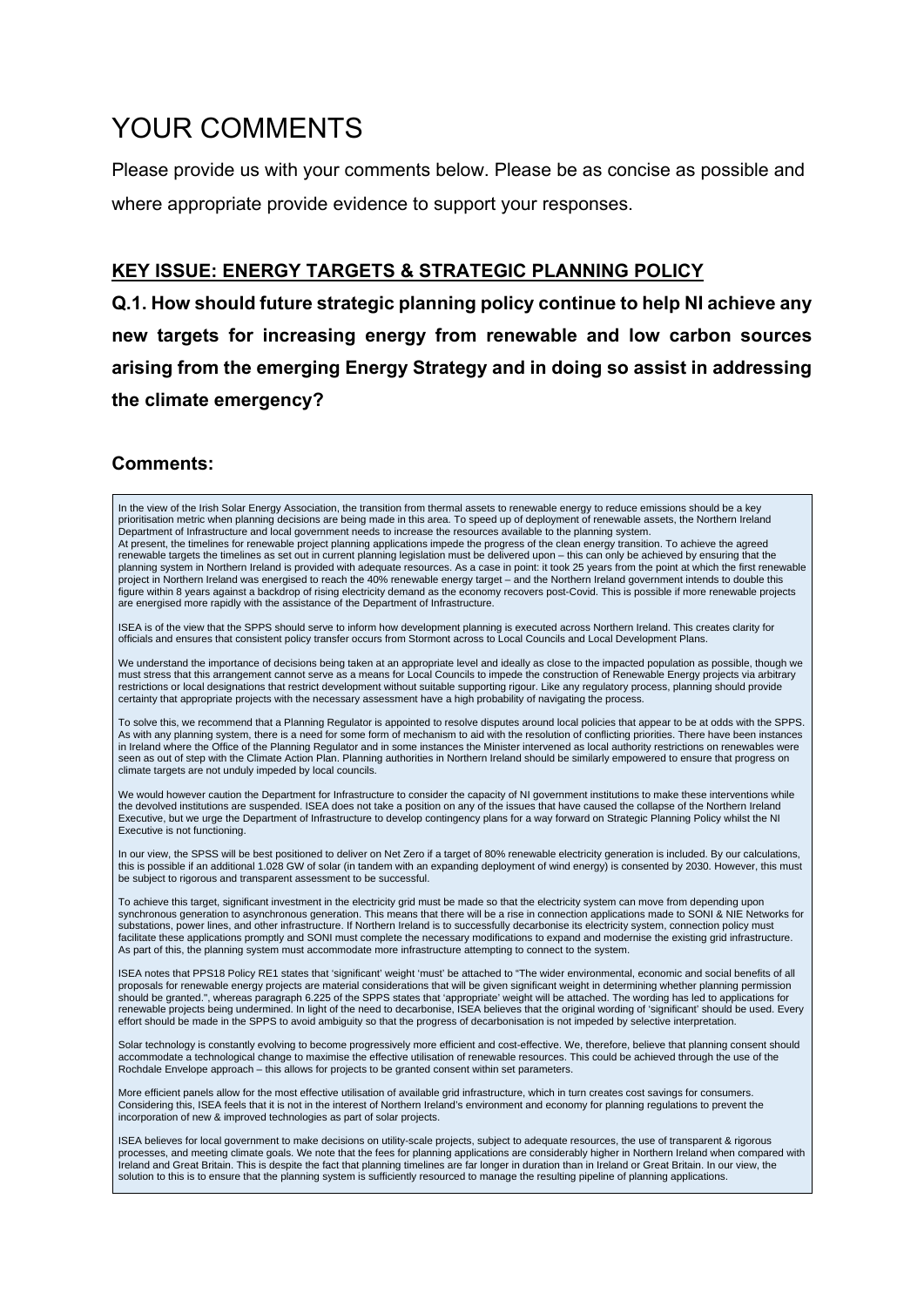#### **KEY ISSUE: LOCATIONAL CONSIDERATIONS**

**Q.2. What are your thoughts on introducing new provisions within strategic planning policy to provide for a more strategic spatial approach for the siting of wind and solar farm (or others types of renewables) development through identifying suitable and/or unsuitable areas in principle?**

#### **Comments:**

Developers bring a wealth of experience and employ consultants to maximise the chance of being successful at the planning stage and of developing a commercially viable project. ISEA regretfully believes that the NI Department of Infrastructure does not have the same level of resources to assess projects. We do believe that ensuring that the DfI is sufficiently resourced going forward in order to maximise the chance of successful decarbonisation before 2030. Thus, the DfI must work with industry to a greater extent on issues such as grid connections and planning permission. The solar industry can offer a lot of resources and expertise to work in cooperation with the Department of Infrastructure and ensure there is a rigorous and transparent process.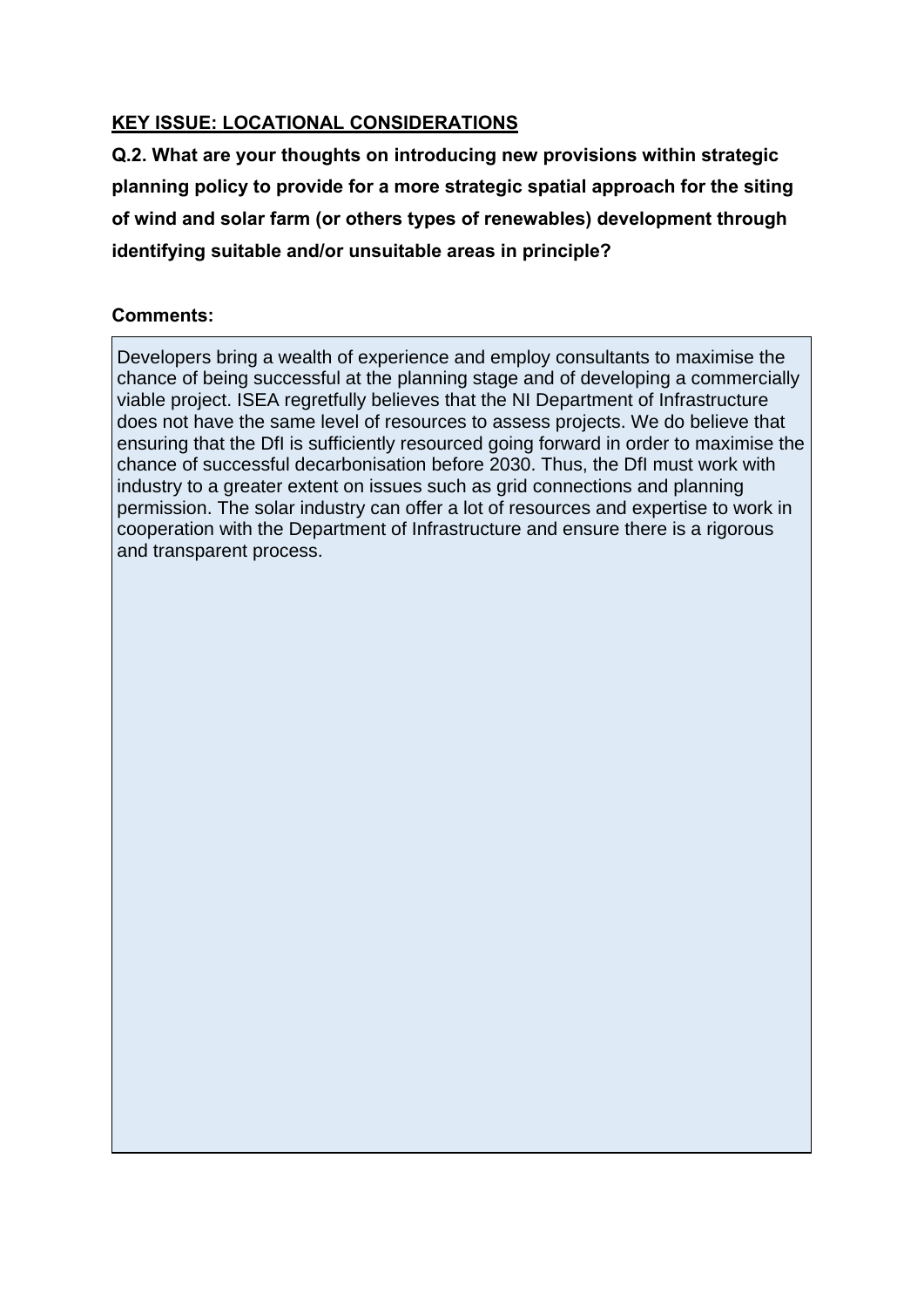#### **KEY ISSUE: SITING NEW WIND FARMS IN PERPETUITY**

**Q.3. What are your thoughts on introducing new provisions within strategic planning policy to require new wind farms to be capable of being sited in perpetuity?**

**Comments:**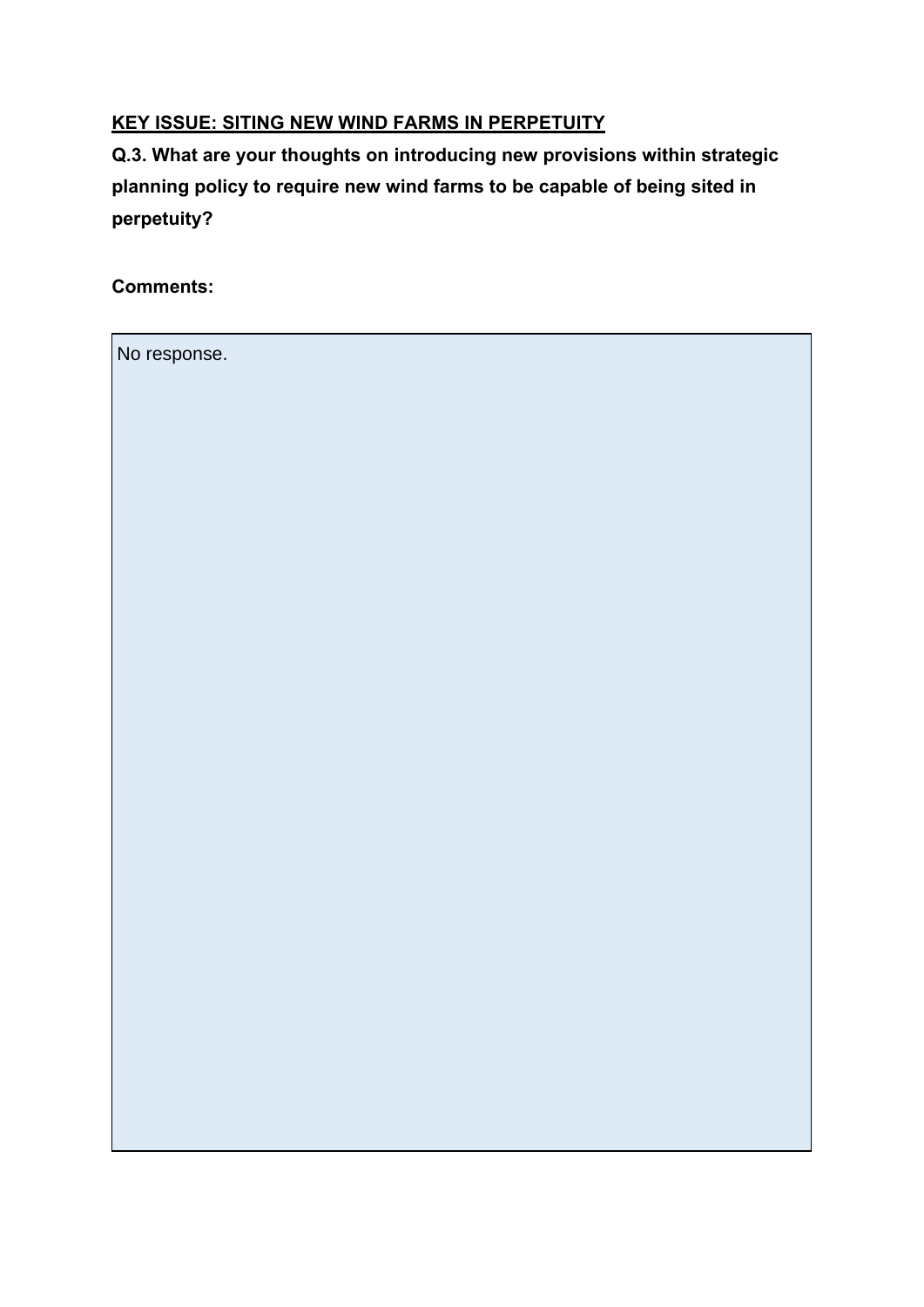#### **KEY ISSUE: WIND TURBINES & AMENITY CONSIDERATIONS**

**Q.4a. How best should strategic planning policy provide for the consideration of such matters when plan-making and decision-taking?** 

**Comments:**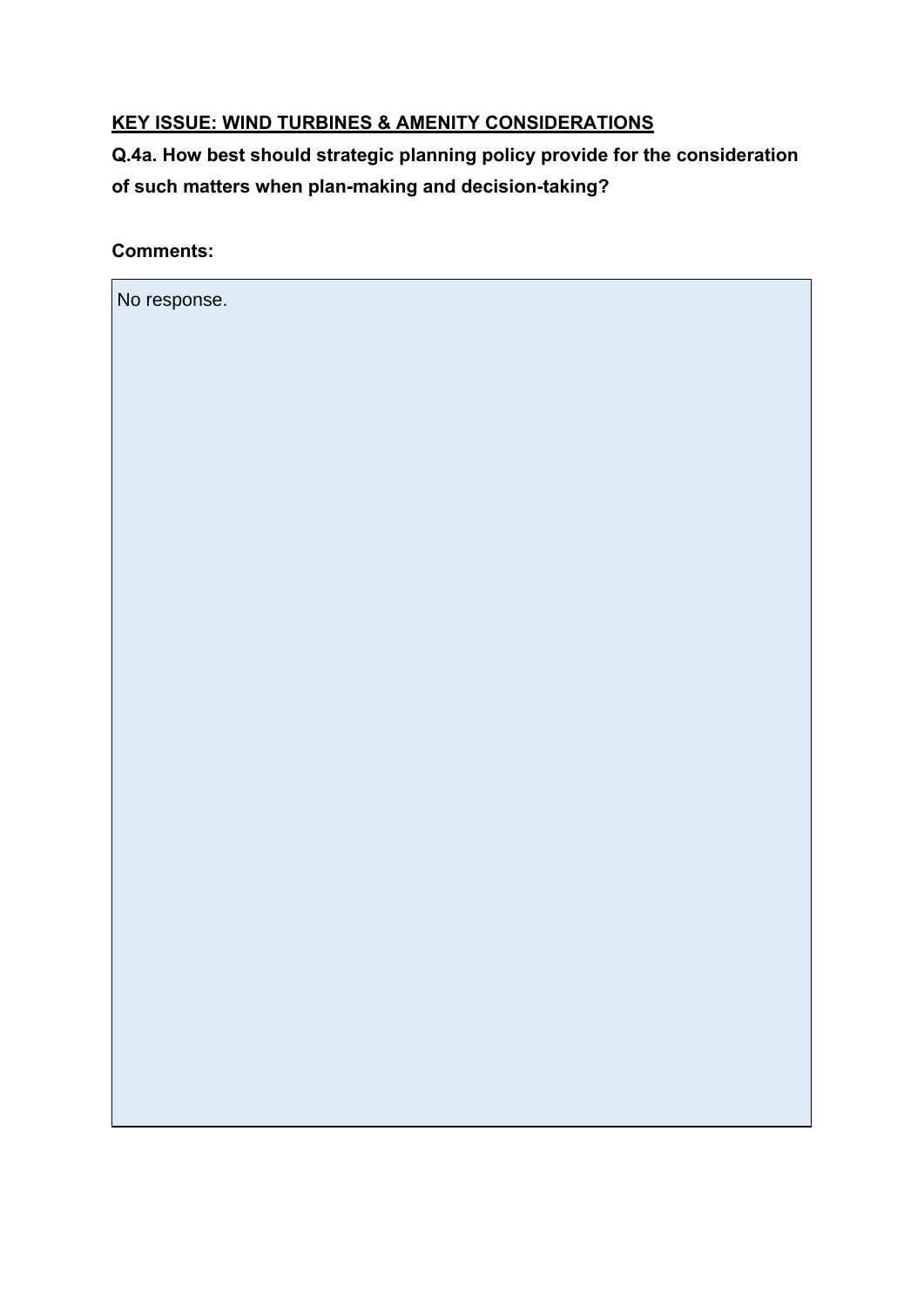#### **KEY ISSUE: WIND TURBINES & AMENITY CONSIDERATIONS**

**Q.4b. Do you consider strategic planning policy should require a mandatory separation distance for wind energy. If so, what distance and why?** 

**Comments:**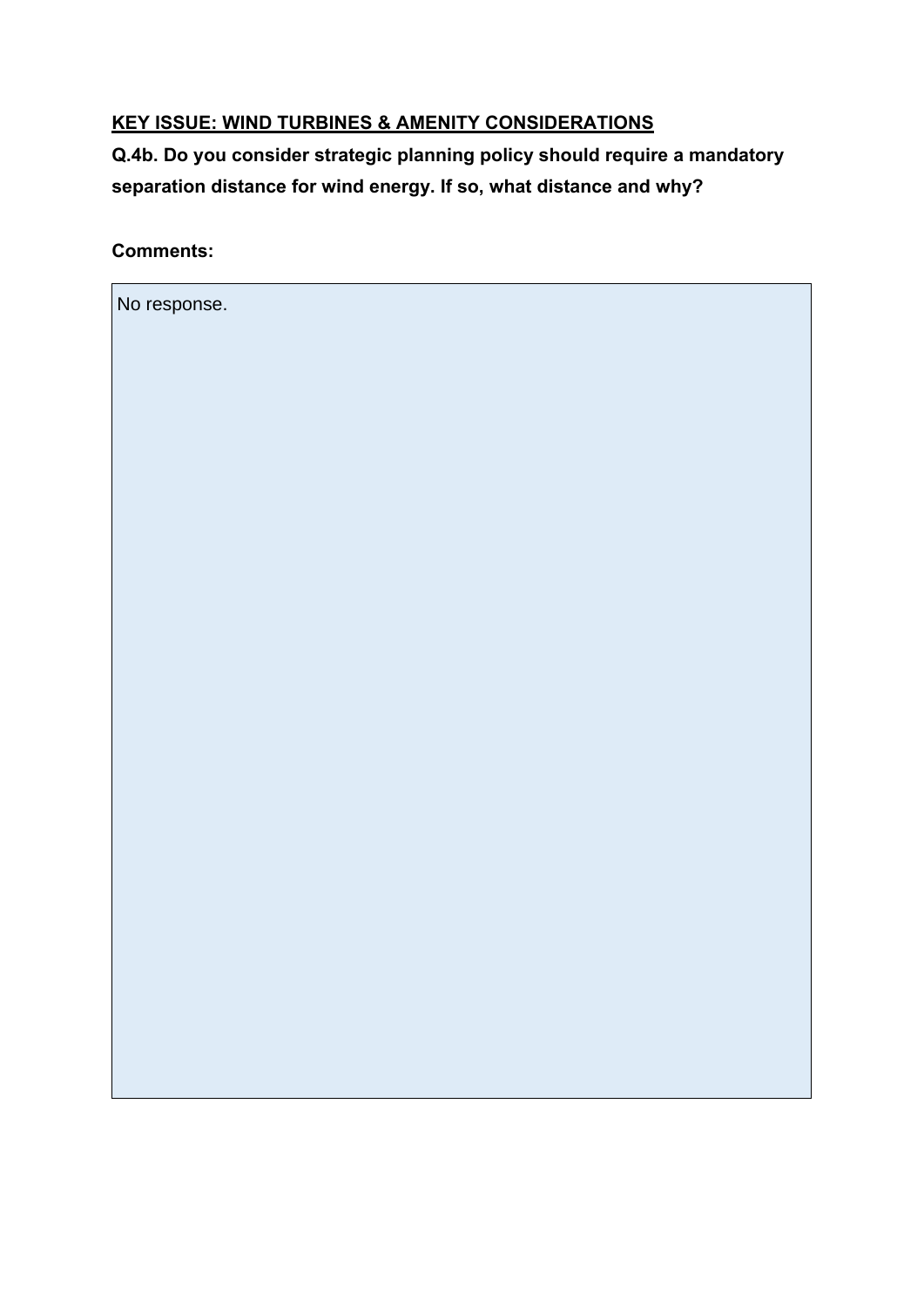### **KEY ISSUE: DECOMMISSIONING AND SITE RESTORATION FOR NEW DEVELOPMENT**

**Q.5. What are your thoughts on the best approach to decommissioning and**

**restoration of future wind turbine and solar farm development?**

#### **Comments:**

ISEA believes that the SPPS should take into consideration that decommissioning and restoration plans may be subject to review. This can occur as a result of changes to regulation and updates to best practice in the time between the solar farm energising and decommissioning at the end of its lifespan. Ultimately, the decommissioning of solar projects at end of life should be sufficiently flexible to allow for changes in technology, best practice, and regulation.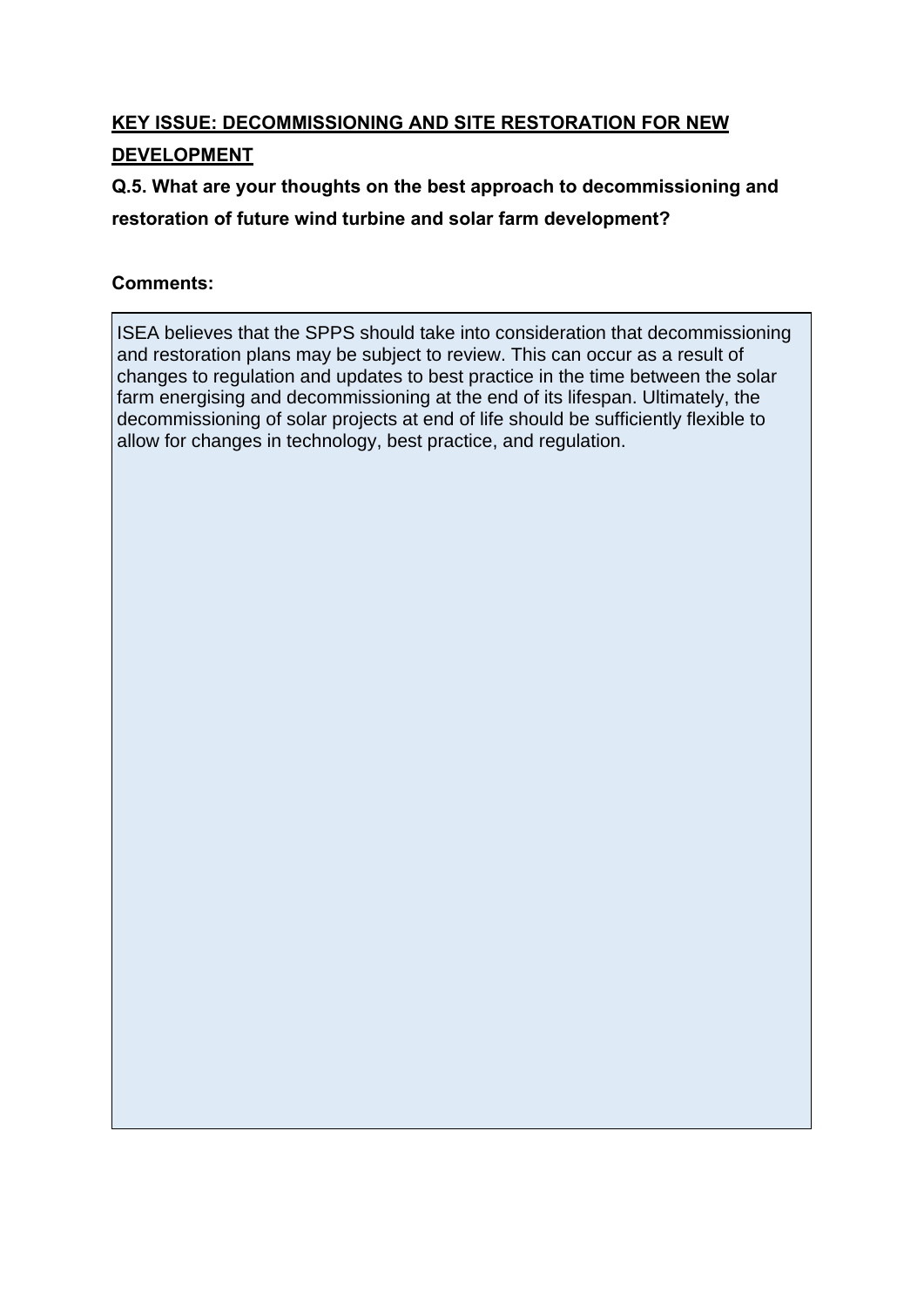#### **KEY ISSUE: SOLAR FARMS AND AGRICULTURAL LAND**

#### **Q.6. Do you consider strategic planning policy should prioritise**

#### **non-agricultural land for renewable energy development, such as solar energy.**

**If so, how and why?** 

#### **Comments:**

In our view, non-agricultural land should not be the first priority for solar farms as it typically cannot retain a 'dual-use' function as is possible in the case of agricultural land. Equally, the price of non-agricultural land is usually much higher than agricultural land – this creates an additional cost for solar developers which reduces the capacity of developers to deploy solar energy at scale and thus increases electricity prices for consumers. ISEA would assume it is unlikely that many sufficiently large non-agricultural sites will be available that have not already been selected for other types of development.

Equally, solar farms allow the agricultural community to diversify & stabilise their income streams. As the average farm-based income in Northern Ireland is £25,935, of which is £24,774 is direct payments and £1,162 is revenue from agricultural activities, this income diversification is needed more than ever. To ban the deployment of solar assets on agricultural land may be taken by the agricultural community as an unjustified imposition on their rights as landowners and an impediment to their capacity to function successfully as an industry.

The installation of solar farms on agricultural land instead of brownfield offers far greater biodiversity benefits. These include the creation of carbon sinks, dual-use sites for sheep grazing, and providing refuge to local plant & animal species.

However, we should qualify this to say that the Department of Infrastructure should not remove non-agricultural land from consideration entirely for solar sites. There may be some instances wherein 'brownfield land' may be repurposed for solar farms such as derelict housing estates, former industrial estates, and business parks.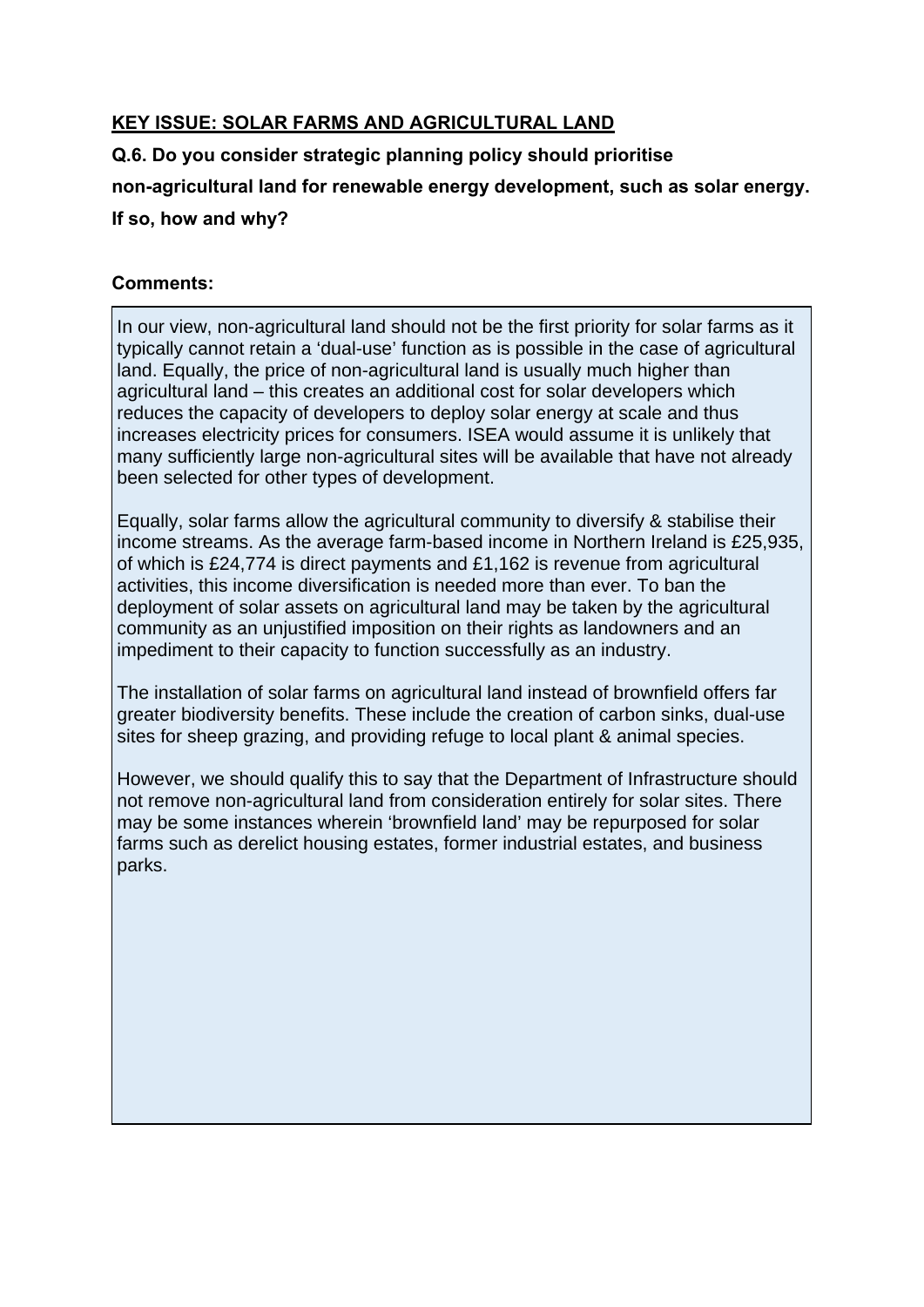## **KEY ISSUE: CO-LOCATING RENEWABLE, LOW CARBON AND SUPPORTING INFRASTRUCTURE**

**Q.7. Should strategic planning policy provide for the appropriate co-location of renewable, low carbon energy and supporting infrastructure? If so, how best might this be achieved and why?**

**Comments:**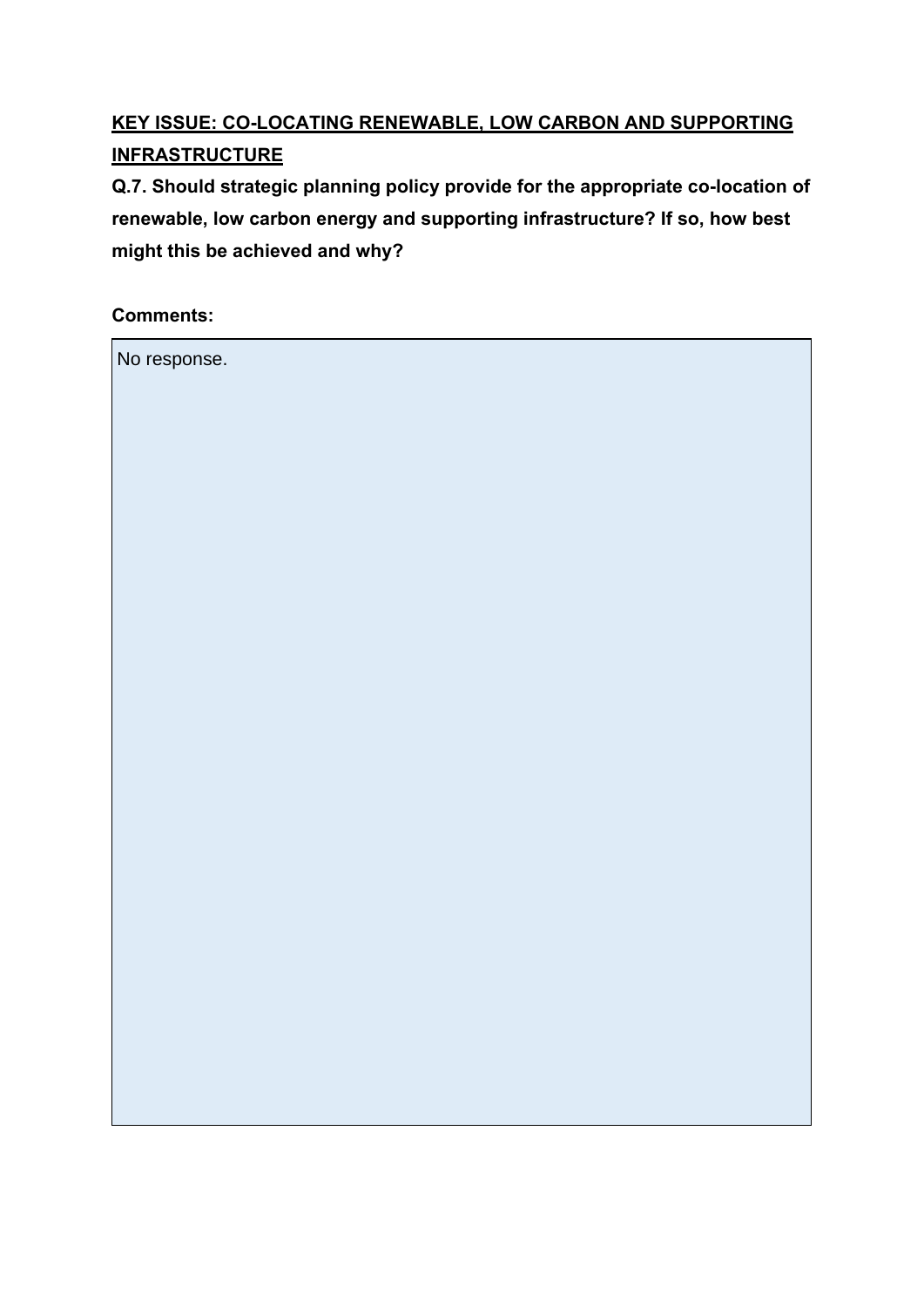#### **KEY ISSUE: RE-POWERING EXISTING WIND FARMS**

**Q.8. Should strategic planning policy provide for and/or encourage the re-powering of wind turbines as they come to the end of their consented lifespan and require/allow that all new wind farms should be sited in perpetuity?**

**Comments:**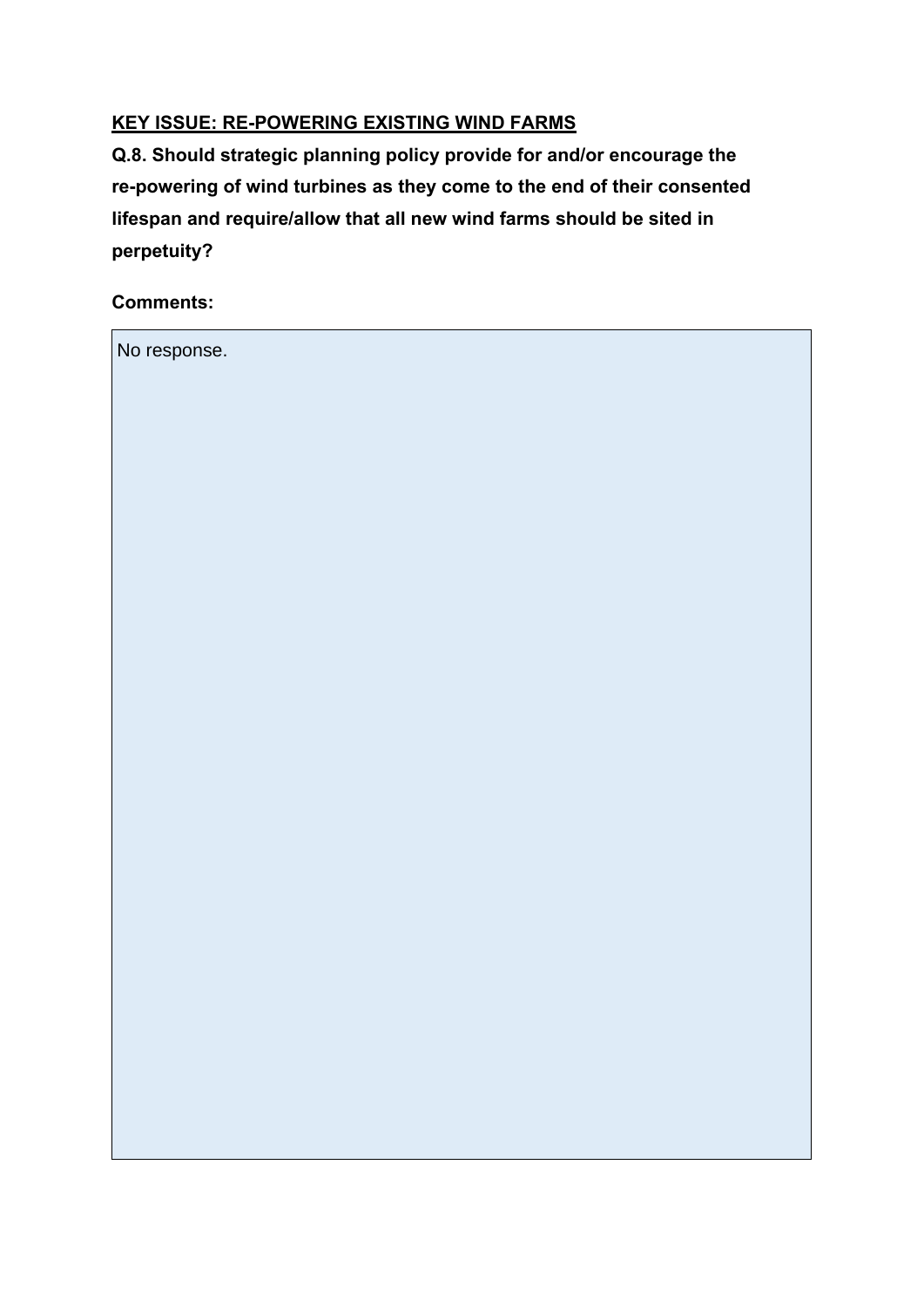#### **KEY ISSUE: EMERGING TECHNOLOGIES AND OTHERS**

**Q.9a. What do you consider to be the emerging technologies and how best should strategic planning policy provide for their consideration by relevant planning authorities when plan-making and decision-taking?** 

#### **Comments:**

ISEA considers solar to still be an emerging technology in Northern Ireland relative to its potential. However, we encourage planning authorities to give consideration to solar technology as it is visually unobtrusive, environmentally low impact, and remarkably consistent in terms of its generation profile. ISEA believes that the SPPS provides for the relevant factors against which solar may be assessed such as public safety, environmental factors, and protection of heritage sites. We would be more than happy to discuss this in greater detail with the DfI.

The benefits of diversifying to allow for greater volumes of solar are numerous. Analysis undertaken by Afry indicates that a large scale volume of solar in the Single Electricity Market by 2030 will:

• Save up to €106mn on their electricity bills per year.

• Result in a more efficient system for meeting demand via an approximate two-fifths reduction in renewables being turned down meaning that more green power is available.

• In a scenario where 70% of electricity demand is met in a portfolio which blends a higher volume of solar with other renewables, this results in increased rates of emission reduction that are up 7%.

ISEA wishes to emphasise that planning regulations should flexible enough to accommodate the introduction of new technologies and ensure that consumers can benefit from the dividends of innovations in the sector.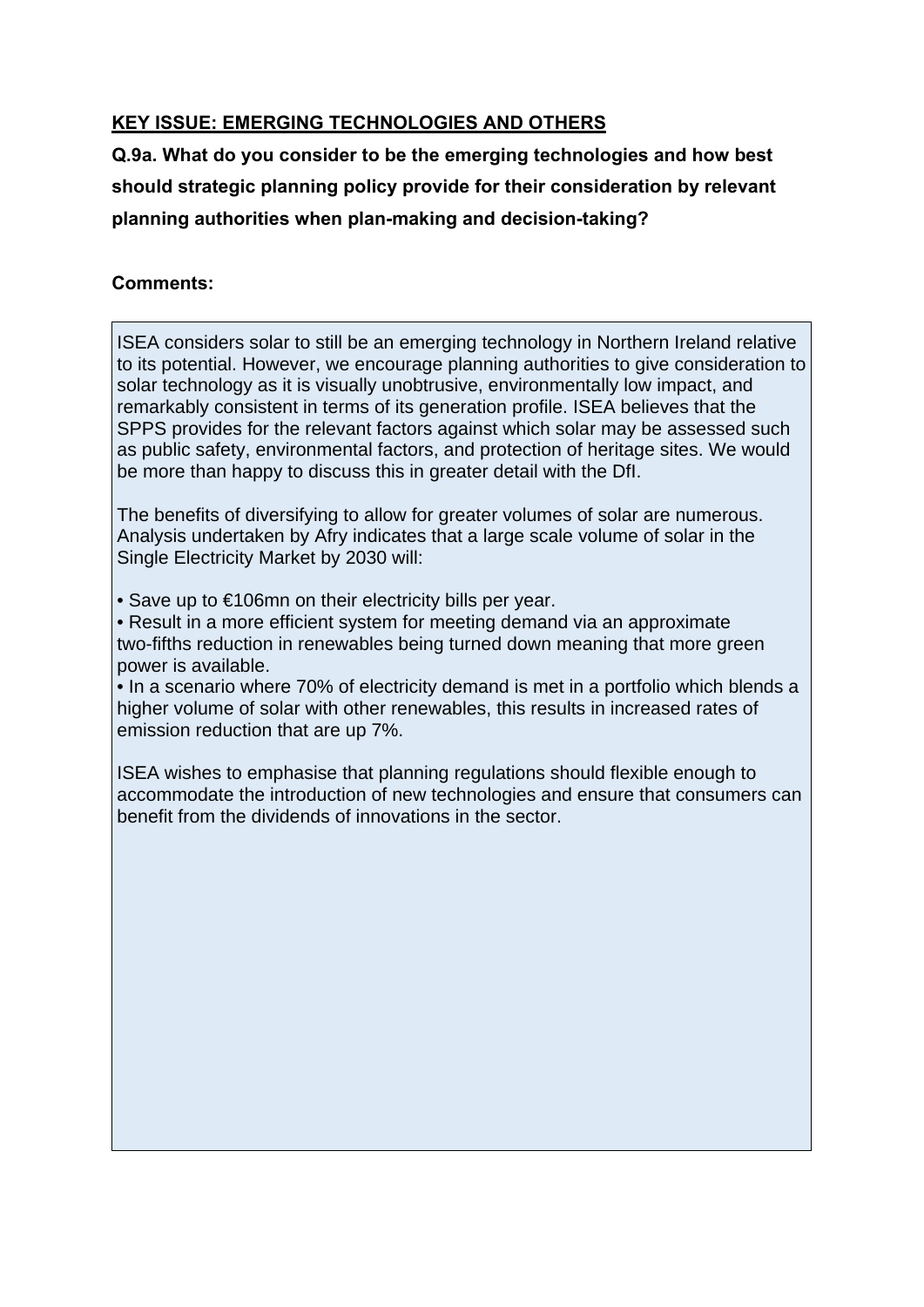#### **KEY ISSUE: EMERGING TECHNOLOGIES AND OTHERS**

**Q.9b. How best should strategic planning policy provide for the consideration of battery energy storage systems by relevant planning authorities when plan-making and decision-taking?** 

#### **Comments:**

The Strategic Planning Policy is a comprehensive plan to reform how renewable energy is delivered in Northern Ireland that requires action at all levels of devolved government ranging from ministerial level down to local councils. It is therefore crucial that the SPPS includes a requirement for local government to contribute to energy strategy targets. Within this frame, a clear weighting direction must be provided in the policy which ensures that strategic policy is not in any way compromised by local development plans.